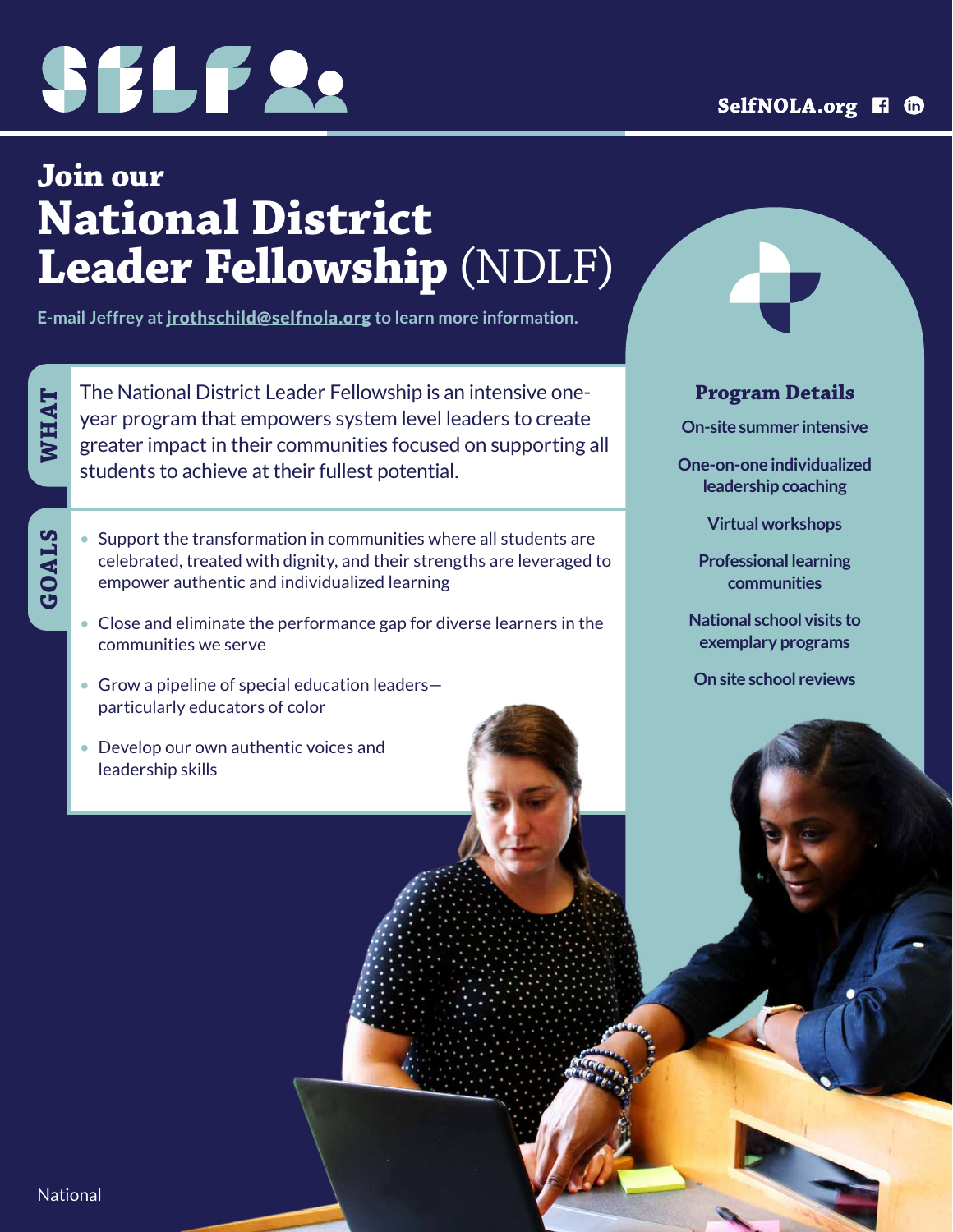

# **FAQ: National District Leader Fellowship** (NDLF)

**E-mail Jeffrey at [jrothschild@selfnola.org](mailto:jrothschild%40selfnola.org?subject=) to learn more information.**

**Who is the National District Leader Fellowship for?** This cohort is designed for anyone leading the charge of leading an educational system at a network, district, or state level.

### **Why join the district fellowship?**

This fellowship was created to support the transformation in communities where all students are celebrated, treated with dignity, and their strengths are leveraged to empower authentic and individualized learning; close and eliminate the performance gap for diverse learners in the communities we serve; grow and develop a pipeline of special education leaders - particularly educators of color; and constantly grow and develop our own authentic voices and leadership skills.

### **Who facilitates the training?**

Every training is facilitated by our experienced programming team. Each of the programmatic staff members who will lead this were successful district staff members.

## **How many leaders are in each cohort? What's the facilitator to participant ratio?** Cohorts of leaders are between 8-12 leaders. We

limit the number of leaders who may participate to allow teachers to have a cohort experience.

### **How are training sessions delivered?**

The Summer Experience, school reviews, and National School Visits are delivered in person. Training sessions and professional learning communities will be conducted over Zoom.

## **Will participants receive access to the materials?**

Yes! Participants will receive relevant materials prior to each session. Leaders will also receive relevant and useful resources through our monthly newsletter.

### **Who can pay for a leader fellowship?**

Leader Fellowships are designed to be paid for by schools, districts, charter management organizations, or groups that support education.

**May I register for a cohort on my own?** National District Leader Fellows must have a reference who knows their body of work.

### **When do you offer workshops?**

Cohorts are 1 year experiences beginning in July.

#### **How much do cohorts cost?**

The cohort experience costs \$10,000. This includes travel, hotel accommodations, and food for the Summer Experience and Nation School Visits.

*Continued on next page.*

**Registering**

Registering